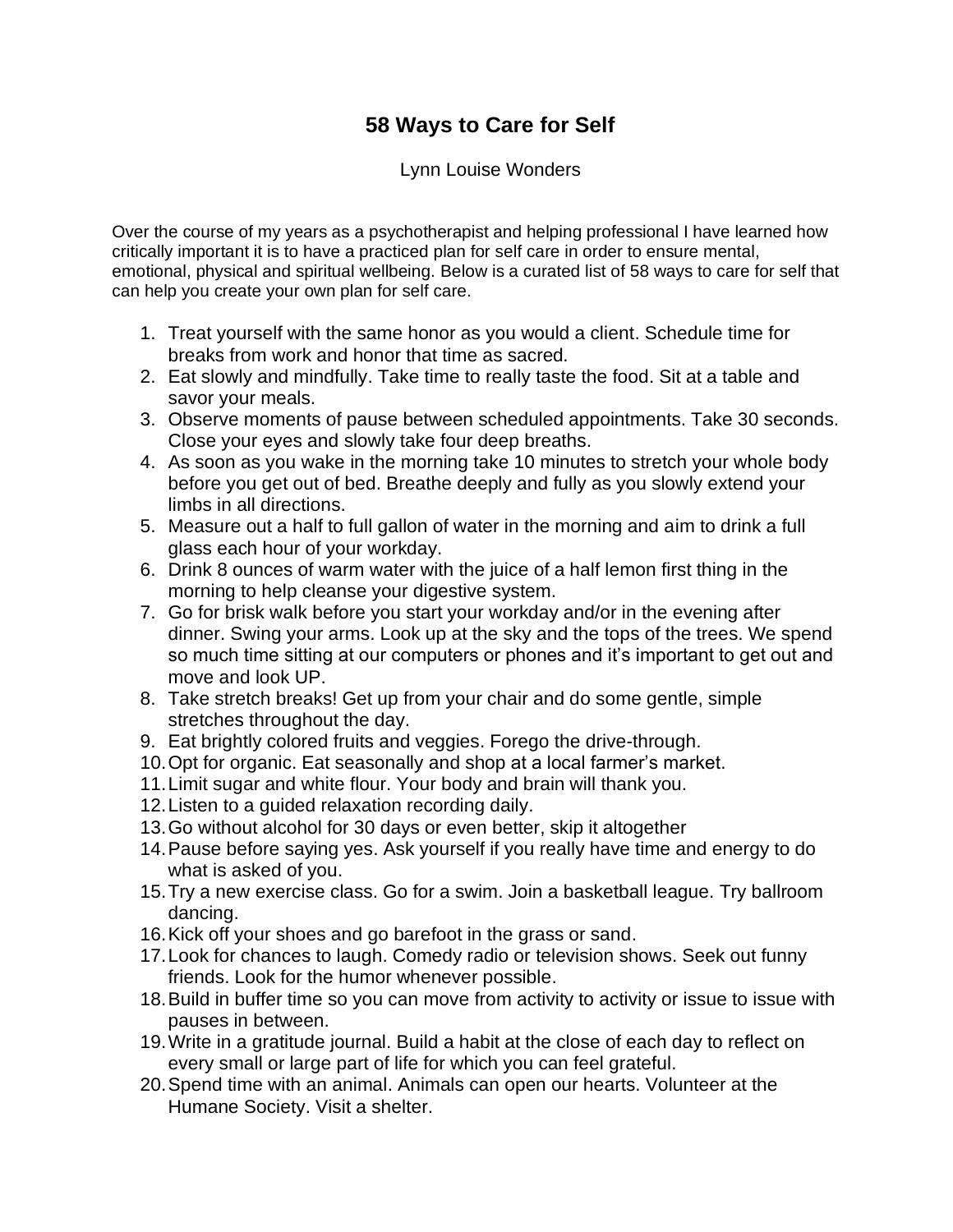- 21.Organize a closet, drawer or cabinet each week until your house is in good order. You'll feel lighter.
- 22.Plant flowers near your front door and notice their beauty as you come and go.
- 23.Create an herb garden in your kitchen window. Add fresh herbs to your recipes. The flavors are delightful and often good for health.
- 24.Learn about how to bring essential oils into everyday life. Aromatherapy is good for mood and often a natural alternative to chemical laden personal products and cleaning supplies.
- 25.Use castile soap, baking soda, witch hazel and coconut oil for your skin instead of commercial products. You'll save money and naturally nurture your skin.
- 26.Have clear boundaries with others. Honor your time, space and emotions. Don't let others treat you disrespectfully.
- 27.Clean out your refrigerator every month. Toss expired items and wash down the shelves.
- 28.Keep up with your I love yous. Connect with family and friends regularly and tell them how much you appreciate them. Actively loving others is a branch of self love.
- 29.Keep indoor plants in all rooms of your house and office nurture them. As they thrive, they will clean the air you are breathing.
- 30.Be sure you observe a daily dental routine.
- 31.When you hear someone saying degrading, derogatory or deprecating things about others, speak up! Point out the positive and the beauty. Bringing light to darkness is good for your spirit.
- 32.Practice meditation daily. Just 10 minutes each day over the course of a year will transform you in wonderful ways.
- 33.Read the book *Wherever You Go There* You Are by Jon Kabbat-Zinn and do the little exercises after each chapter. It will change your life for the better.
- 34.When you feel sadness, allow yourself to cry. Breathe while you feel.
- 35.When you feel angry, go for a brisk walk or a run and swing your arms while you feel your anger. The bilateral stimulation of the body and brain helps regulate emotions.
- 36.See a psychotherapist who practices EMDR if you've been through a traumatic experience.
- 37.Connect with your spiritual path. Regardless of religion or tradition, reaching out and reaching inward to what you believe in can be a powerful form of self care.
- 38.Donate clothing and household items to a local shelter or a charity.
- 39.Hire a life or wellness coach to help you get clear on specific goals, learn some new tools and skills and create accountability for yourself.
- 40.Spend time with young children. Join them in their play.
- 41.Repaint a room or an accent wall in your house or office with a bright or soothing color.
- 42.Keep fresh-cut flowers around you. It will remind you of the beauty delicacy of life in the moment.
- 43.Light a candle signifying the sacred moments of everyday life.
- 44.Write letters by hand to dear family and friends, expressing your appreciation and love.